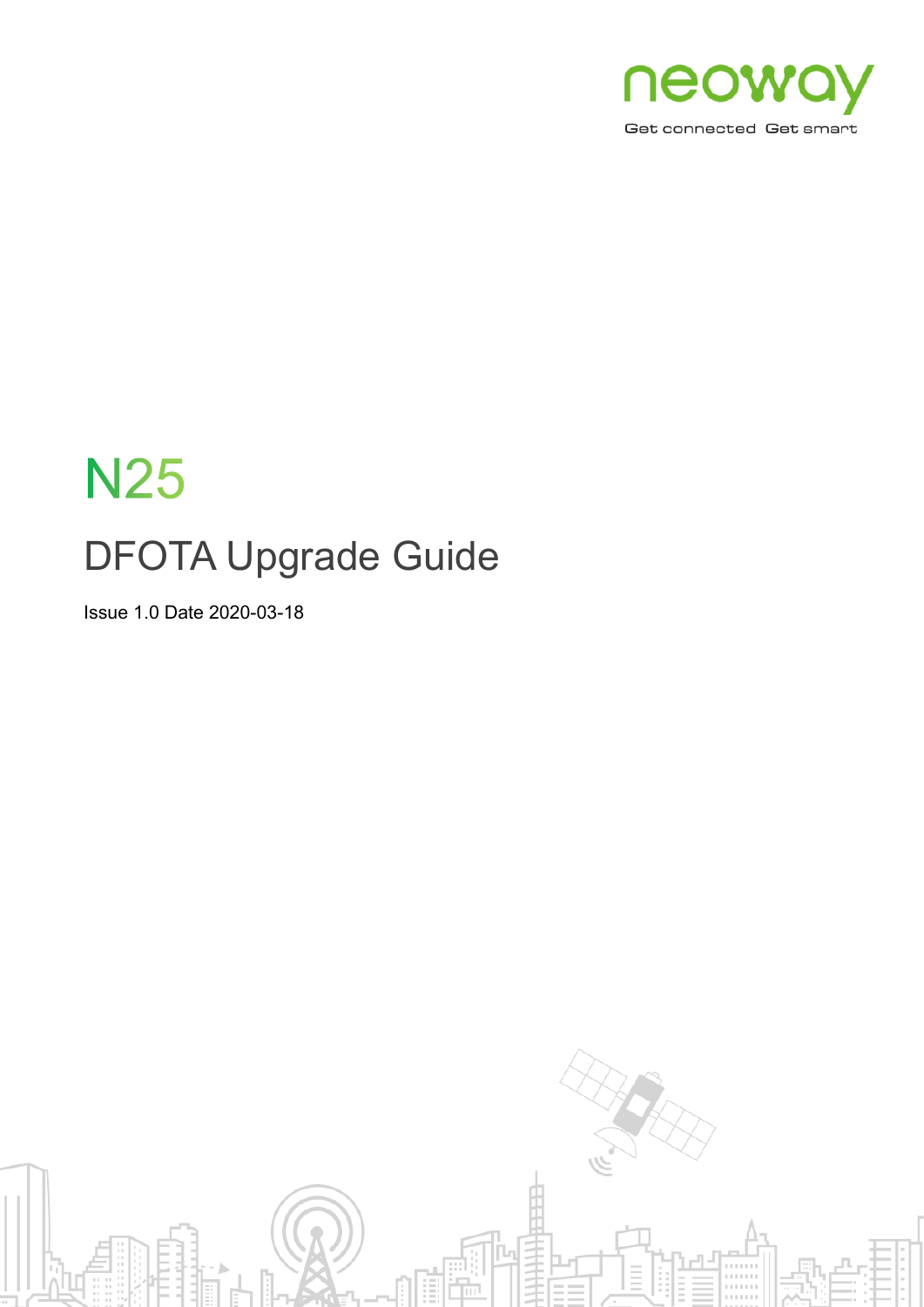#### **Copyright © Neoway Technology Co., Ltd 2020. All rights reserved.**

No part of this document may be reproduced or transmitted in any form or by any means without prior written consent of Neoway Technology Co., Ltd.

# neoway is the trademark of Neoway Technology Co., Ltd.

All other trademarks and trade names mentioned in this document are the property of their respective holders.

#### **Notice**

This document provides guide for users to use N25.

This document is intended for system engineers (SEs), development engineers, and test engineers.

THIS GUIDE PROVIDES INSTRUCTIONS FOR CUSTOMERS TO DESIGN THEIR APPLICATIONS. PLEASE FOLLOW THE RULES AND PARAMETERS IN THIS GUIDE TO DESIGN AND COMMISSION. NEOWAY WILL NOT TAKE ANY RESPONSIBILITY OF BODILY HURT OR ASSET LOSS CAUSED BY IMPROPER OPERATIONS.

THE INFORMATION IN THIS DOCUMENT IS SUBJECT TO CHANGE WITHOUT NOTICE DUE TO PRODUCT VERSION UPDATE OR OTHER REASONS.

EVERY EFFORT HAS BEEN MADE IN PREPARATION OF THIS DOCUMENT TO ENSURE ACCURACY OF THE CONTENTS, BUT ALL STATEMENTS, INFORMATION, AND RECOMMENDATIONS IN THIS DOCUMENT DO NOT CONSTITUTE A WARRANTY OF ANY KIND, EXPRESS OR IMPLIED.

Neoway provides customers complete technical support. If you have any question, please contact your account manager or email to the following email addresses:

Sales@neoway.com

Support@neoway.com

**Website: [http://www.neoway.com](http://www.neoway.com/)**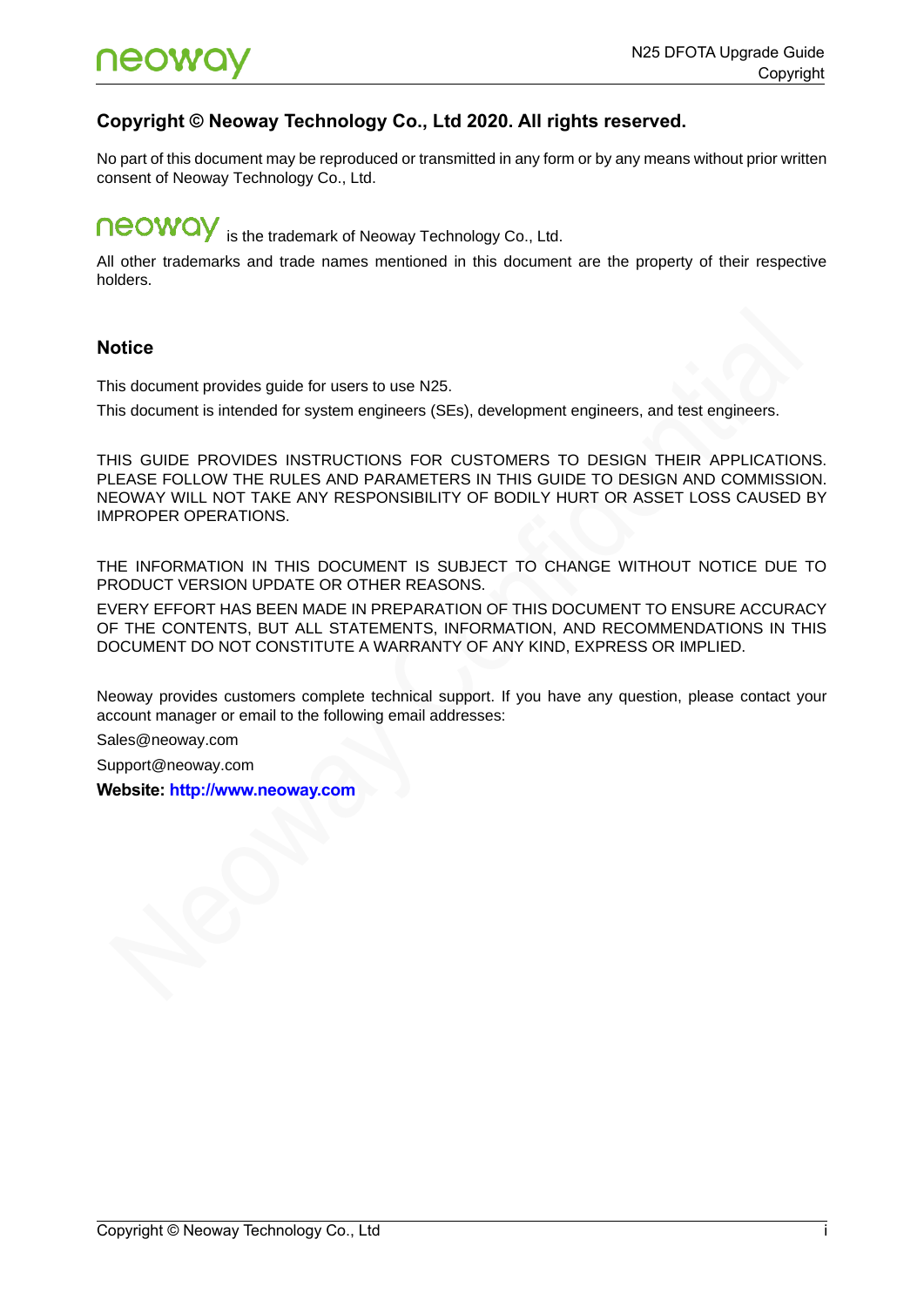# **Contents**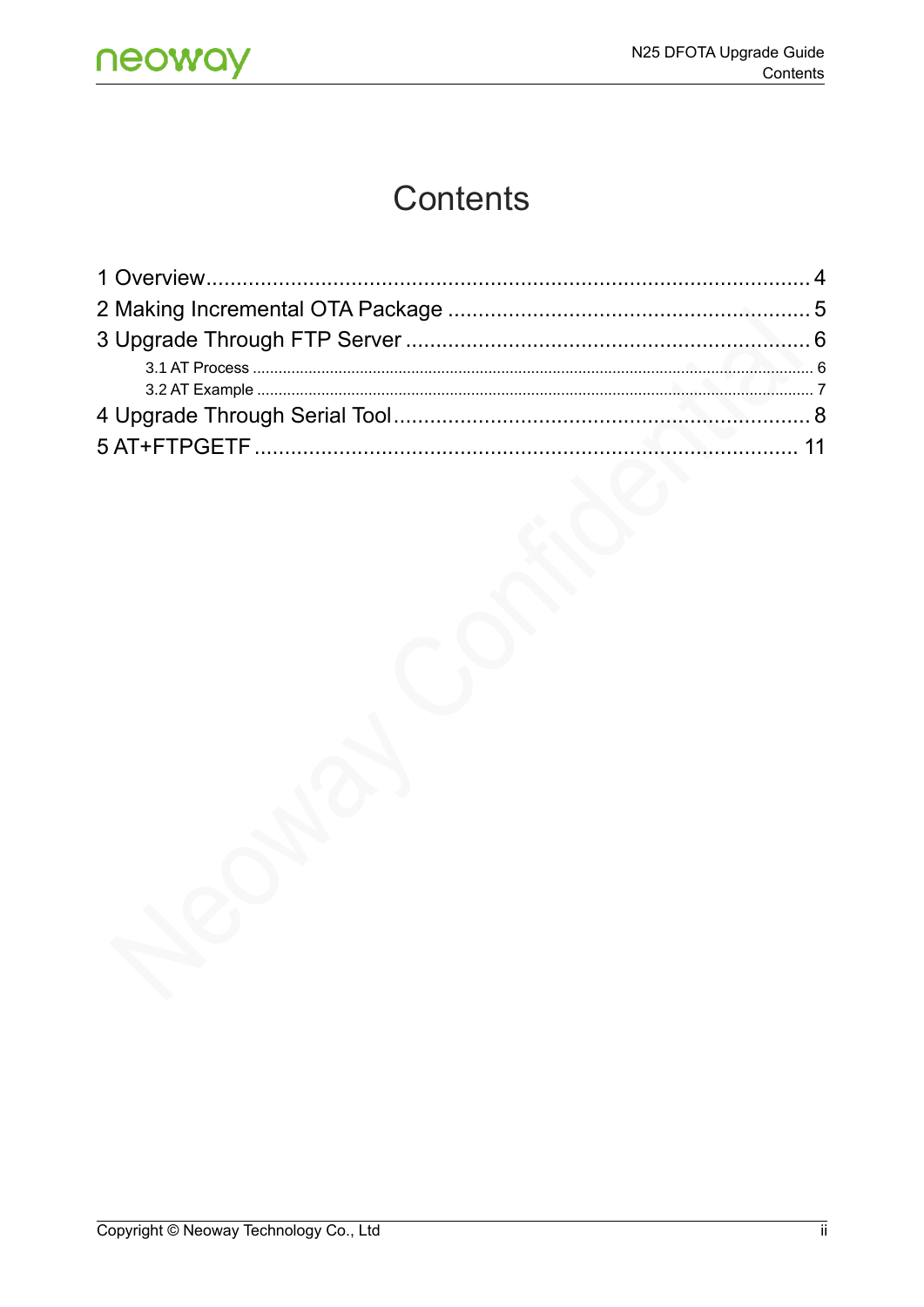### About This Document

### Scope

This document is applicable to N25 series.

### Audience

This document is intended for system engineers (SEs), development engineers, and test engineers.

### Change History

| <b>Same</b> | <b>Date</b> | Change        | <b>Changed By</b> |
|-------------|-------------|---------------|-------------------|
| 1.0         | 2020-03     | Initial draft | Cenny Xiao        |

### **Conventions**

| <b>Symbol</b> | <b>Indication</b>                                                                                                          |
|---------------|----------------------------------------------------------------------------------------------------------------------------|
| ₫,            | This warning symbol means danger. You are in a situation that could cause fatal<br>device damage or even bodily damage.    |
| Ţ             | Means reader be careful. In this situation, you might perform an action that could<br>result in module or product damages. |
|               | Means note or tips for readers to use the module                                                                           |

### Related Documents

*Neoway\_*N25*\_Hardware\_User\_Guide*

*Neoway\_*N25*\_AT\_Command\_Mannual*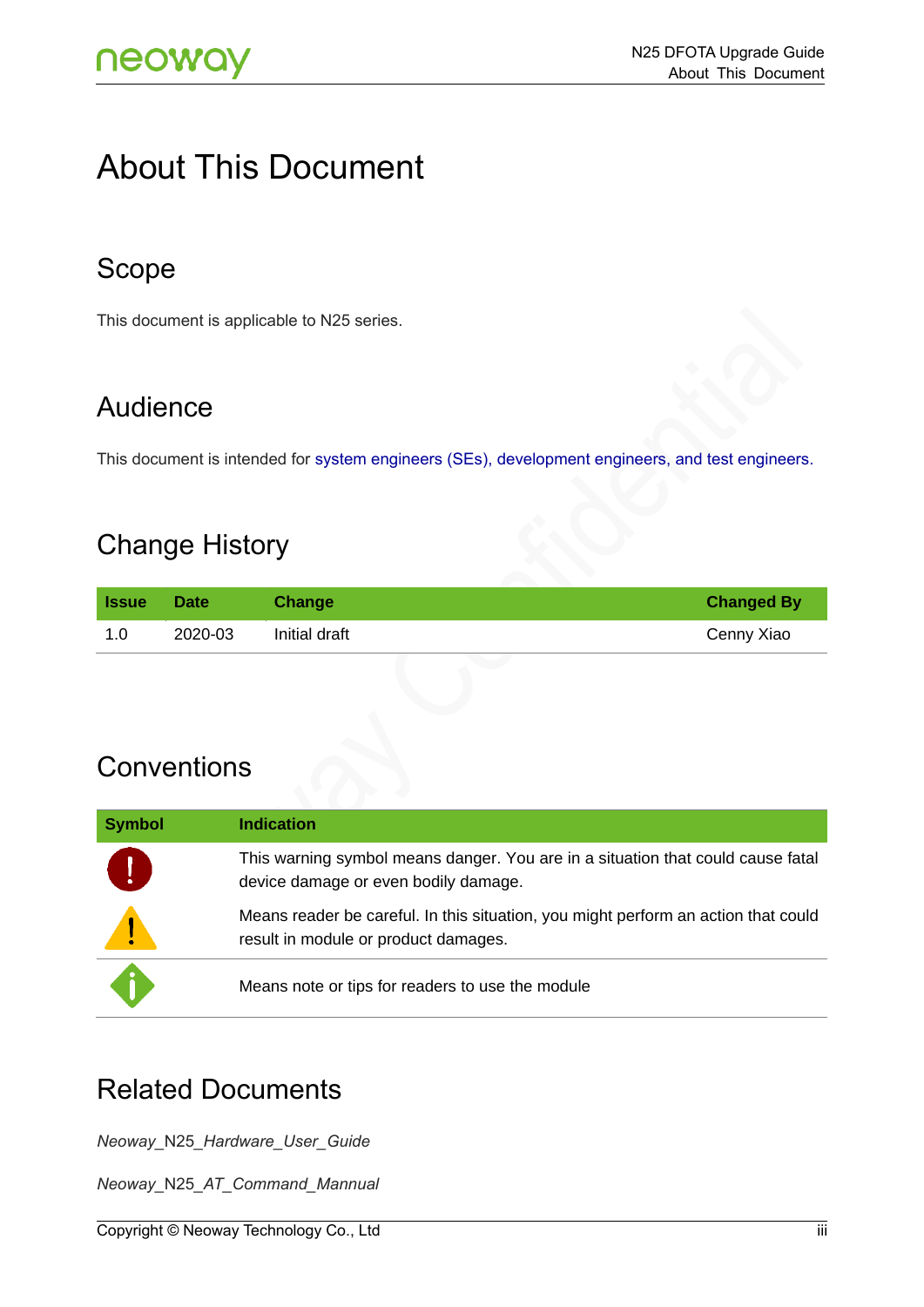## <span id="page-4-0"></span>1 Overview

Firmware Over The Air (FOTA) is a method that allows mobile devices to upgrade firmware via cellular data connections. For cellular IoT modules, FOTA is applicable to the upgrade of firmware inside chipset to optimize functionalities and meet customization demands.

FOTA upgrade can be implemented in two ways: incremental OTA and full OTA. The previous method is called delta FOTA (DFOTA). During DFOTA upgrade, you can use the differential algorithm to compute and compress an upgrade package that contains the version differences only and update the firmware of a module remotely. Compared to FOTA upgrade with full OTA packages, DFOTA has the following advantages:

- ⚫ An increment OTA package is smaller than a full OTA package and consumes less data traffic to download.
- Less space in the module is required for upgrade.

The FOTA scheme of N25 adopts the incremental OTA. The incremental OTA package can be downloaded to the module remotely through a wireless network or downloaded through a local serial tool and the UART port.

This document describes how to make an incremental OTA package and how to download it to the module for firmware update.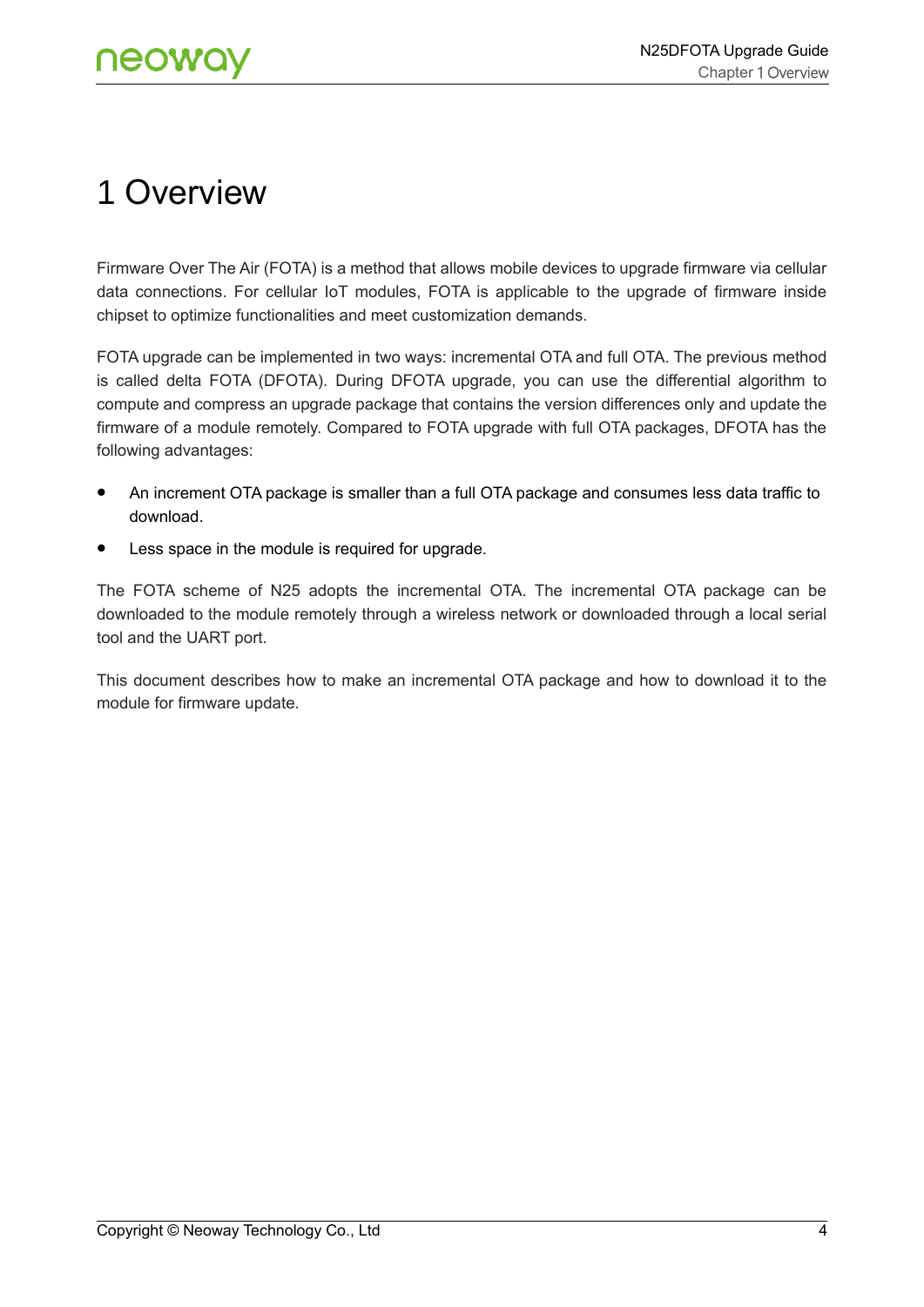# <span id="page-5-0"></span>2 Making Incremental OTA Package

You can request an incremental OTA package from Neoway or make one by following steps below:

|                                | Step 1: On a Windows OS, decompress fota.7z and find fota creator2.exe in the |  |
|--------------------------------|-------------------------------------------------------------------------------|--|
| xxx\fota creator v1.0-11\fota. |                                                                               |  |

| imageformats              | 2019/6/27 20:27 |
|---------------------------|-----------------|
| platforms                 | 2019/6/27 20:27 |
| bin2lod.exe               | 2019/6/27 20:26 |
| fbdevdump.exe             | 2019/6/27 20:26 |
| fota_creator1.exe         | 2019/6/27 20:27 |
| fota_creator2.exe         | 2019/6/27 20:26 |
| <sup>■■</sup> lod2bin.exe | 2019/6/27 20:26 |
| modemgen.exe              | 2019/6/27 20:26 |
| Qt5Core.dll               | 2019/4/7 21:46  |
| S Qt5Gui.dll              | 2019/3/8 2:17   |
| S Qt5Widgets.dll          | 2019/3/8 2:19   |
| sffsdump.exe              | 2019/6/27 20:26 |
| sffsgen.exe               | 2019/6/27 20:26 |

**Step 2:** In the CLI, run the **fota creator2.exe** command to make an incremental OTA package.

fota\_creator2.exe --lod old\_version,new\_version,0x10000,32 output.pack

- ⚫ old\_version: the path of the source firmware version
- new\_version: the path of the target firmware version
- ⚫ 0x10000: the size of block, default value
- 32: the number of blocks in each bundle, default value
- ⚫ output.pack: indicates the file name and extension. Output is the file name and can be custom.

After running the command, wait till the incremental OTA package is completed. The package is saved in the path of the FOTA tool.

D:\fota\_creator\_v1.0-11\fota\_creator\_v1.0-11\fota>fota\_creator2.exe  $-$ - $1$ od  $D: M$ ota\_creator\_v1.0-11\8909b\_dualmode\_modem\_N25\_V3\_debug\_flash\_T3.lod,D:\fota\_creat or\_v1.0-11\8909b\_dualmode\_modem\_N25\_U3\_debug\_flash\_T4.lod,0x10000,32 T3TOT4.pac

Ξ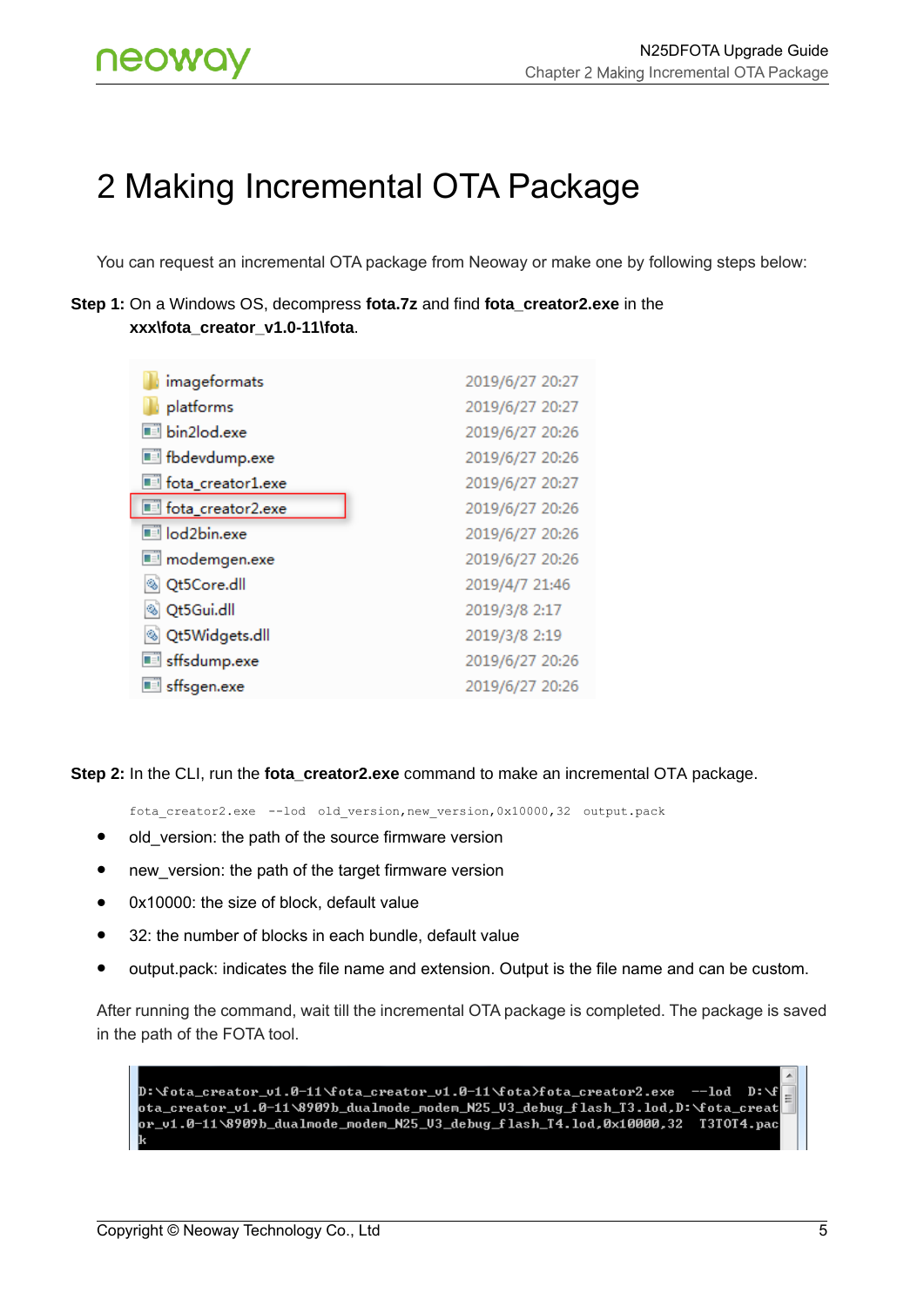# <span id="page-6-0"></span>3 Upgrade Through FTP Server

After the incremental OTA package is completed, deploy it on the FTP server. After the module connects to the network, the MCU issues the FTP download command. The module downloads the incremental OTA package from the FTP server. After the package is downloaded to the file system of the module, the module verifies the incremental OTA package automatically and starts to upgrade the firmware automatically if the package passes the verification.

### <span id="page-6-1"></span>3.1 AT Process

The following figure shows the upgrade process.

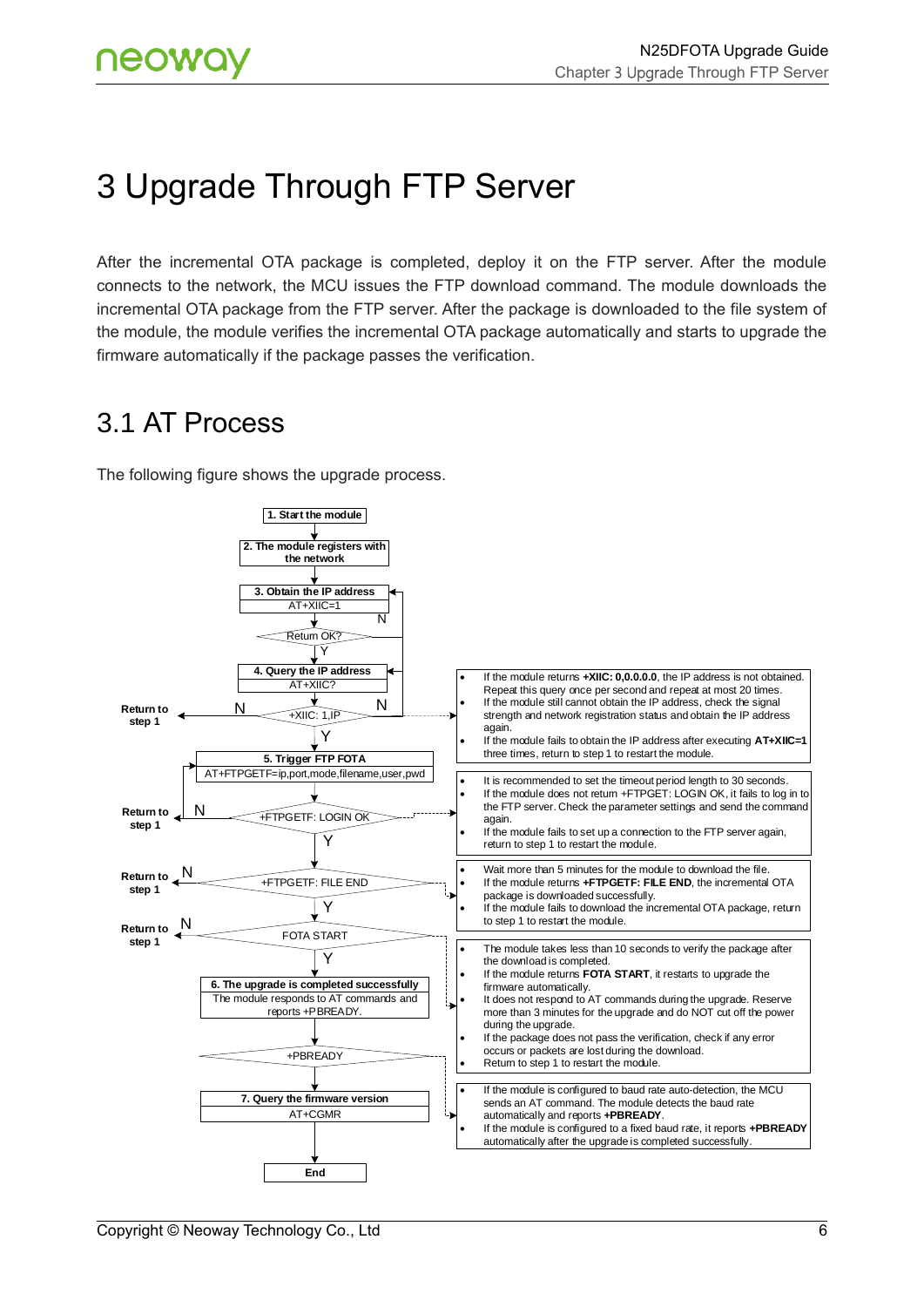

### <span id="page-7-0"></span>3.2 AT Example

The following terminal display shows an example of upgrade the module firmware through an FTP server.

```
[18:14:42.022]OUT→◇AT+CGMR 
[18:14:42.026]IN←◆
+CGMR: N25-R04-STDEU-02_T4
OK
[18:14:45.749]OUT→◇AT+CREG? 
[18:14:45.753]IN←◆
+CREG: 0,1
OK
[18:14:47.509]OUT→◇AT+XIIC=1 
[6:14:47 PM.513]IN←◆
OK
[18:14:55.262]OUT→◇AT+FTPGETF=58.60.184.213,10108,0,T4TOT3.pack,admin,admin
[18:14:55.274]IN←◆ //Trigger FTP FOTA. Change the FTP server address and other 
parameters depending on the actual settings.
OK
[6:14:56 PM.694]IN←◆
+FTPGETF: LOGIN OK
[6:15:11 PM.487]IN←◆
+FTPGETF: FILE END
[6:15:15 PM.066]IN←◆
FOTA START
[18:17:16.212]OUT→◇ATE0
[6:17:16 PM.218]IN←◆
+PBREADY //The module completes the upgrade and can respond to AT 
commands.
[18:17:18.164]OUT→◇AT+CGMR //Query the firmware version.
[18:17:18.167]IN←◆AT+CGMR
+CGMR: N25-R04-STDEU-02_T3
OK
```


- ⚫ During the FOTA upgrade, the module stops other services.
- ⚫ If a power cutoff causes download failure, restart the module and download the incremental OTA package again. The module can resume the interrupted download.
- ⚫ After the incremental OTA package is downloaded to the file system of the module successfully, the module restarts automatically to upgrade the firmware. If the power is cut off during the upgrade, the module can resume the interrupted upgrade after it restarts again.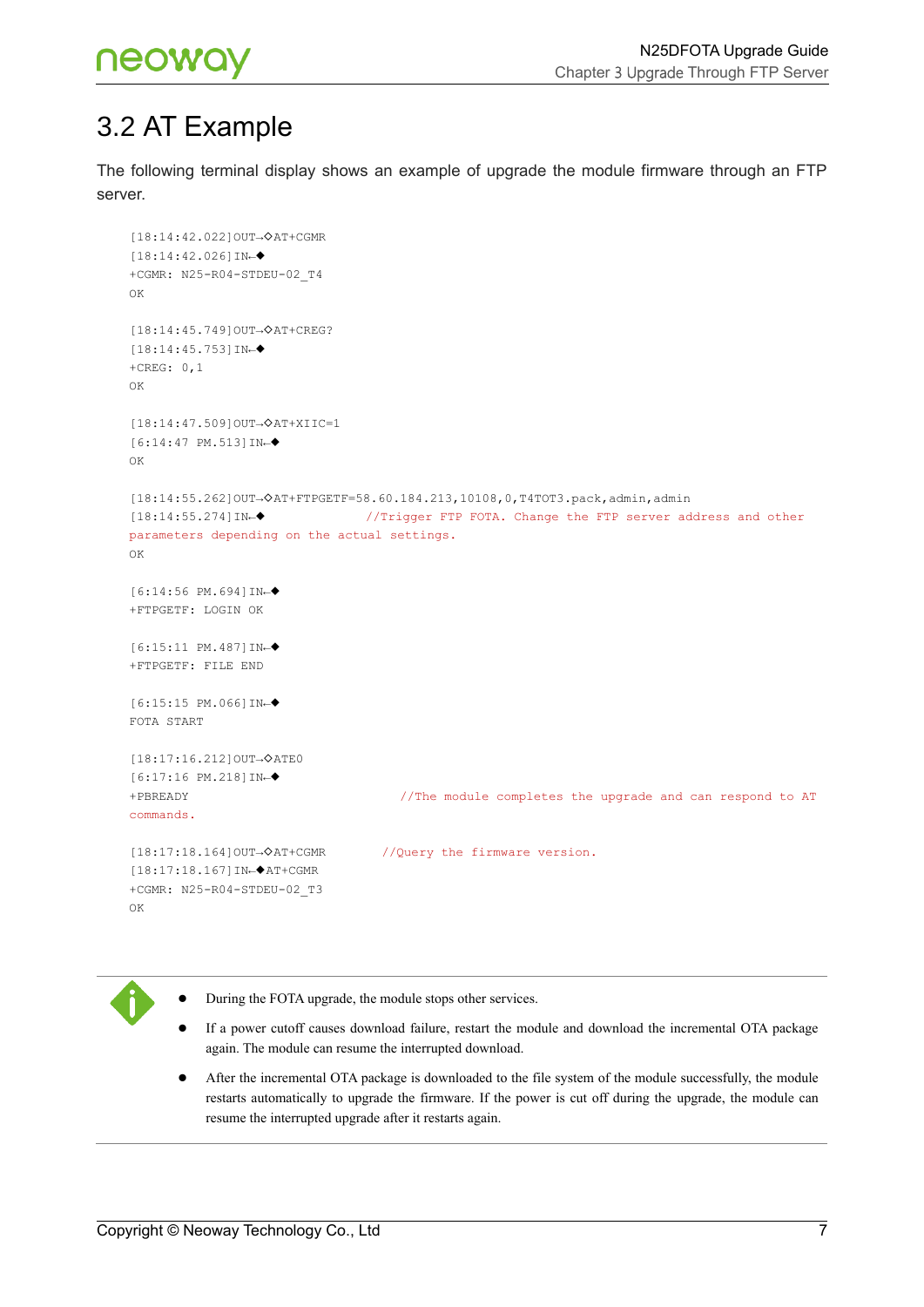# <span id="page-8-0"></span>4 Upgrade Through Serial Tool

You can also use a local serial tool to download the package into the file system of the module through the UART port and then upgrade the firmware of the module. Perform FOTA upgrade through serial tool as below:

**Step 1:** Start the serial tool and the module. Send **AT+UPDATE=<size>** after the serial communication is ready.

```
PORT
      COM_Settings
                    Display
                            Send_Data
                                      Multi_Strings
                                                   Tools
[16:01:22.660]OUT-OAT
\Box[16:01:22.675] IN-\bigcircAT
OK
o
[16:01:31.474] IN-\blacklozengeAT+CGMR
+CGMR: N25-R04-INDIA-02 T5
OK
[16:01:55.763] OUT-> OAT+UPDATE=43000
п
[16:01:55.769] IN-+AT+UPDATE=43000
```
Size indicates the size of the OTA package, unit: byte Ensure that you input the correct file size.

| <b>FOTA25 Properties</b> |                                        |  |
|--------------------------|----------------------------------------|--|
| General                  | Security   Details   Previous Versions |  |
|                          | FOTA25                                 |  |
| Type of file:            | File                                   |  |
| Description:             | FOTA <sub>25</sub>                     |  |
| Location:                | D:N                                    |  |
| Size:                    | 41.9 KB (43,000 bytes)                 |  |
|                          | Size on disk: 44.0 KB (45,056 bytes)   |  |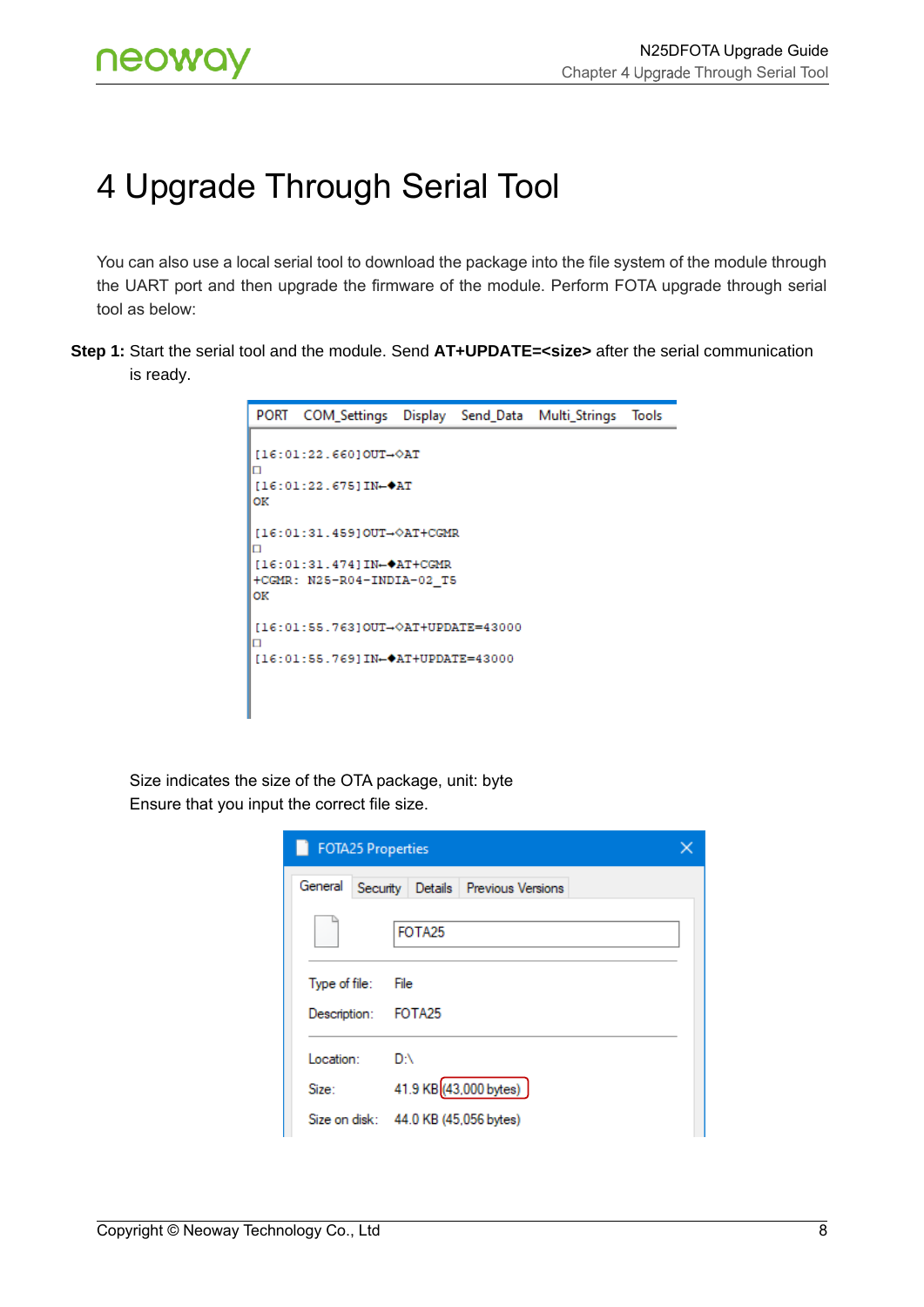#### **Step 2:** Click **OpenFile** to select the incremental OTA package and click **SendFile**.

| SSCOM V5.13.1 Serial/Net data debugger, Author: Tintin, 2618058@qq.com                                                                                                                                                                                                                        |                                                                                                                                                                |                                                                                                                                  | $\times$    |
|-----------------------------------------------------------------------------------------------------------------------------------------------------------------------------------------------------------------------------------------------------------------------------------------------|----------------------------------------------------------------------------------------------------------------------------------------------------------------|----------------------------------------------------------------------------------------------------------------------------------|-------------|
| PORT COM_Settings Display Send_Data Multi (R. Open                                                                                                                                                                                                                                            |                                                                                                                                                                |                                                                                                                                  | $\times$    |
| $[16:01:22.660]$ OUT $\rightarrow$ OAT<br>$[16:01:22.675]$ IN- $\bigcirc$ AT<br>lok<br> [16:01:31.459]OUT→◇AT+CGMR<br>[16:01:31.474] IN-+AT+CGMR<br>+CGMR: N25-R04-INDIA-02 T5<br>IOК<br>[16:01:55.763] OUT- $\lozenge$ AT+UPDATE=43000<br>[16:01:55.769] IN- $\blacklozenge$ AT+UPDATE=43000 | Look in: $\Box$ LENOVO (D:)<br>▾╎<br>Name<br>FOTA25<br>AutoDesk<br>BaiduNetdiskDownload<br>CATTI2<br>Julie<br>FOTA25<br>File name:<br>M<br>Files of type:<br>▼ | 白普丽<br>Date modified ^<br>20/3/17 14:18<br>19/11/1 14:19<br>20/3/15 22:45<br>19/11/16 11:44<br>20/3/16 0:01<br>$Q$ pen<br>Cancel | <b>Mark</b> |
| ClearData OpenFile D:\FOTA25                                                                                                                                                                                                                                                                  | SendFile Stop ClearSend OnTop V English SaveConfig EXT -                                                                                                       |                                                                                                                                  |             |
|                                                                                                                                                                                                                                                                                               | ComNum COM3 Prolific USB-to-Seria $\bullet$    HEXShow Savellata    ReceivedToFile    SendHEX    SendEvery: 1000    ms/Tim $\sqrt{\bullet}$ AddCrLf            |                                                                                                                                  |             |

Do NOT input any other information into the UART port when sending the package. The module is saving the upgrade file. The process might be affected if you send any other information, resulting upgrade failure.

#### **Step 3:** Wait till the module returns **OK**.

After the module returns OK, the incremental OTA package is downloaded successfully and the module starts the upgrade automatically.

```
File Size: 43000
BaudRate 115200bps
Time require: 3.16700005531311 S
Wait...
Send ok!
[16:07:10.924] IN-\blacklozengeOK
```
⚫ After the incremental OTA package is downloaded to the file system of the module, the module verifies if it matches the source version of the module. The module returns **OK** if it matches. Otherwise, **ERROR** is returned.

```
File Size: 43000
BaudRate 115200bps
Time require: 3.16700005531311 S
Wait...
Send ok!
[16:20:05:915] IN-\blacklozengeERROR
```
⚫ If a power cutoff causes download failure, restart the module and download the incremental OTA package again.

The module upgrades its firmware automatically.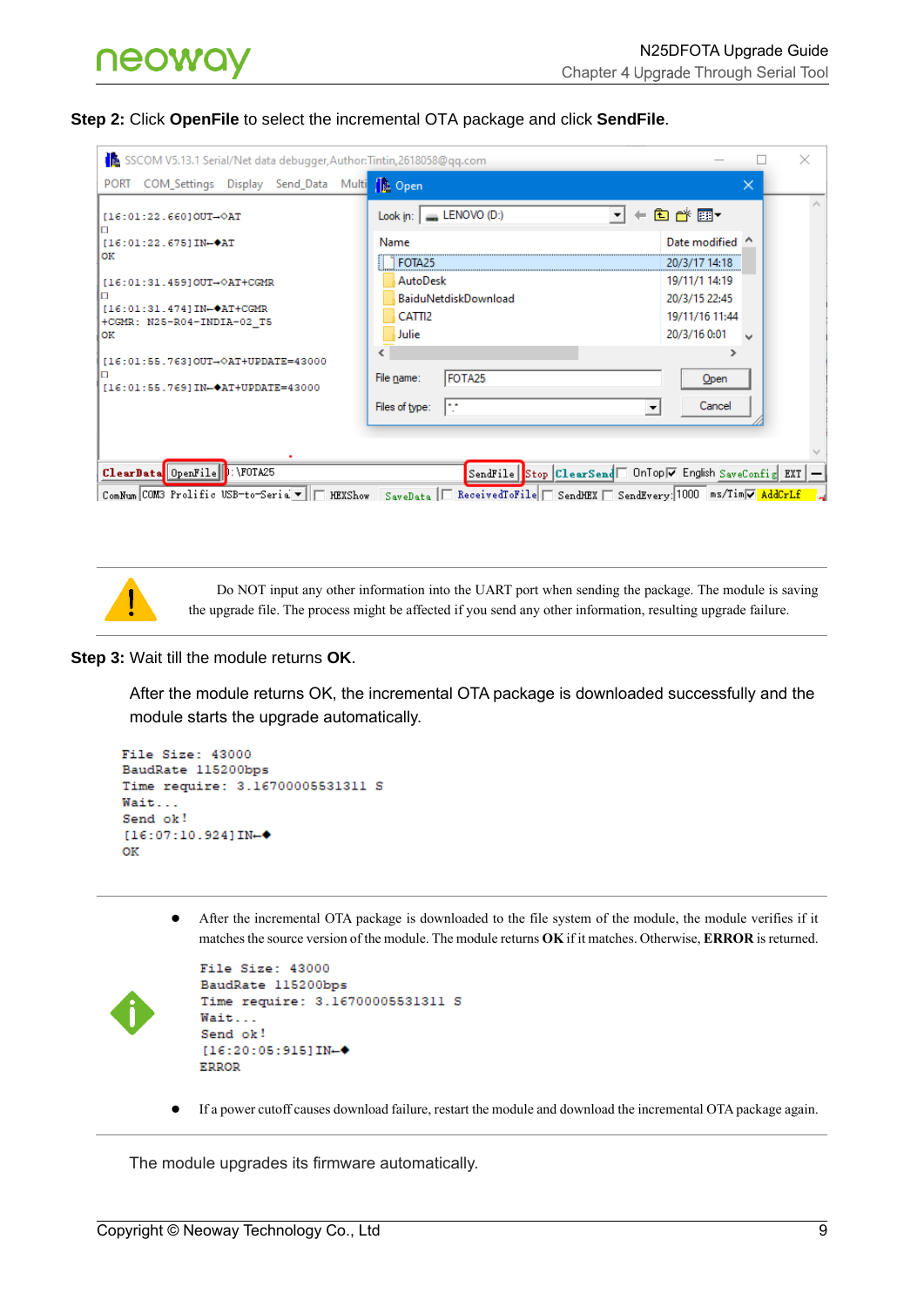

**Step 4:** After the upgrade is competed, send an AT command to query the firmware version.

```
Wait...
Send ok!
[16:07:10.924] IN-\blacklozengeOK
[16:10:54.739]OUT→◇AT
\Box[16:10:54.751] IN-\blacklozenge+PBREADY
[16:11:10.274] OUT-OAT+CGMR
\Box[16:11:10.279] IN-+AT+CGMR
+CGMR: N25-R04-INDIA-02_T6
OK
```


Reserve 3 minutes for the upgrade process and do NOT cut off the power during the upgrade.

If the power is cut off during the firmware upgrade, the module can resume the interrupted download till the upgrade is completed.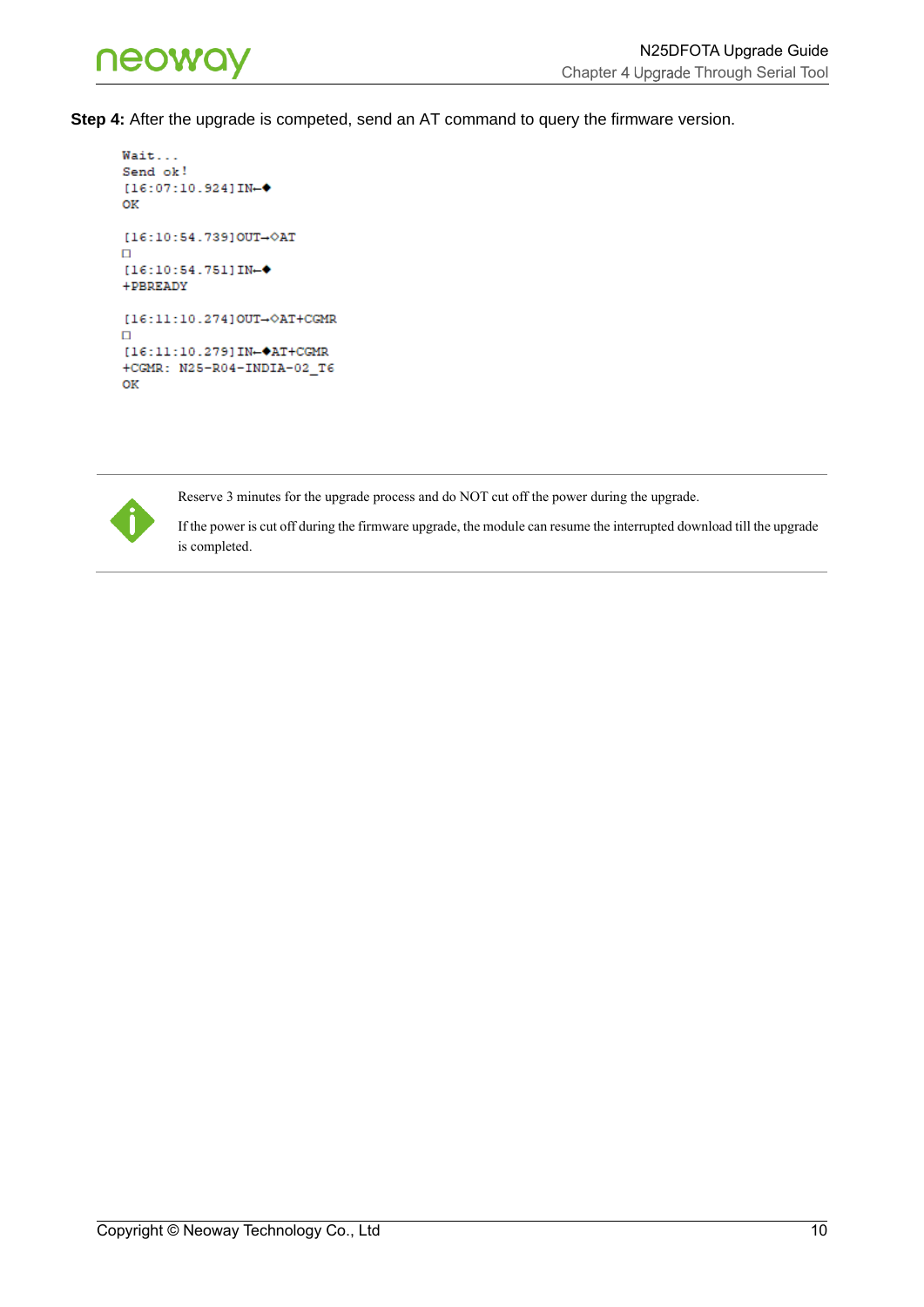# <span id="page-11-0"></span>5 AT+FTPGETF

To control the FOTA upgrade.

Execute **AT+XIIC=1** before logging in to the FTP server.

If the module returns **+FTPGETF: ERROR …**, you can send this command to resume the download.

After the module returns **+FTPGETF: FILE END**, wait 5 seconds and the module restarts for upgrade.

#### Format

| <b>Type</b> | <b>Format</b>                                                                                                     | <b>Response</b>                                                                                                                                                                                                                                                                                                                                  |
|-------------|-------------------------------------------------------------------------------------------------------------------|--------------------------------------------------------------------------------------------------------------------------------------------------------------------------------------------------------------------------------------------------------------------------------------------------------------------------------------------------|
| Execution   | AT+FTPGETF= <ip>,<port>,<mode>,<br/><filename>,<user>[,<pwd>]<cr></cr></pwd></user></filename></mode></port></ip> | <cr><lf>OK<cr><lf><br/><cr><lf>+FTPGETF: LOGIN OK<br/><cr><lf>+FTPGETF: FILE END<br/>Or<br/><cr><lf>+FTPGETF: <error1><cr><lf><br/>Or<br/><cr><lf>OK<cr><lf><br/><cr><lf>+FTPGETF: LOGIN OK<br/><cr><lf>+FTPGETF: <error2></error2></lf></cr></lf></cr></lf></cr></lf></cr></lf></cr></error1></lf></cr></lf></cr></lf></cr></lf></cr></lf></cr> |

#### Timeout

The command times out if the module does not respond in 30 seconds.

#### Parameter

| $<$ ip $>$            | IP address or domain name of the FTP server                                    |  |
|-----------------------|--------------------------------------------------------------------------------|--|
| <port></port>         | Port number of the FTP server, 21 in general                                   |  |
| <mode></mode>         | 0: module upgrade                                                              |  |
|                       | 1: other upgrade                                                               |  |
| <filename></filename> | Name of the upgrade file on the FTP server                                     |  |
| <user></user>         | User name used to log into the FTP server and its length should not exceed 100 |  |
|                       | ASCII codes. No comma (,) is allowed in the user name.                         |  |
| <pwd></pwd>           | Password used to log into the FTP server and its length should not exceed 100  |  |
|                       | ASCII codes. No comma (,) is allowed in the password.                          |  |
| <error1></error1>     | ERROR LOGIN: failed to log in to the FTP sever<br>$\bullet$                    |  |